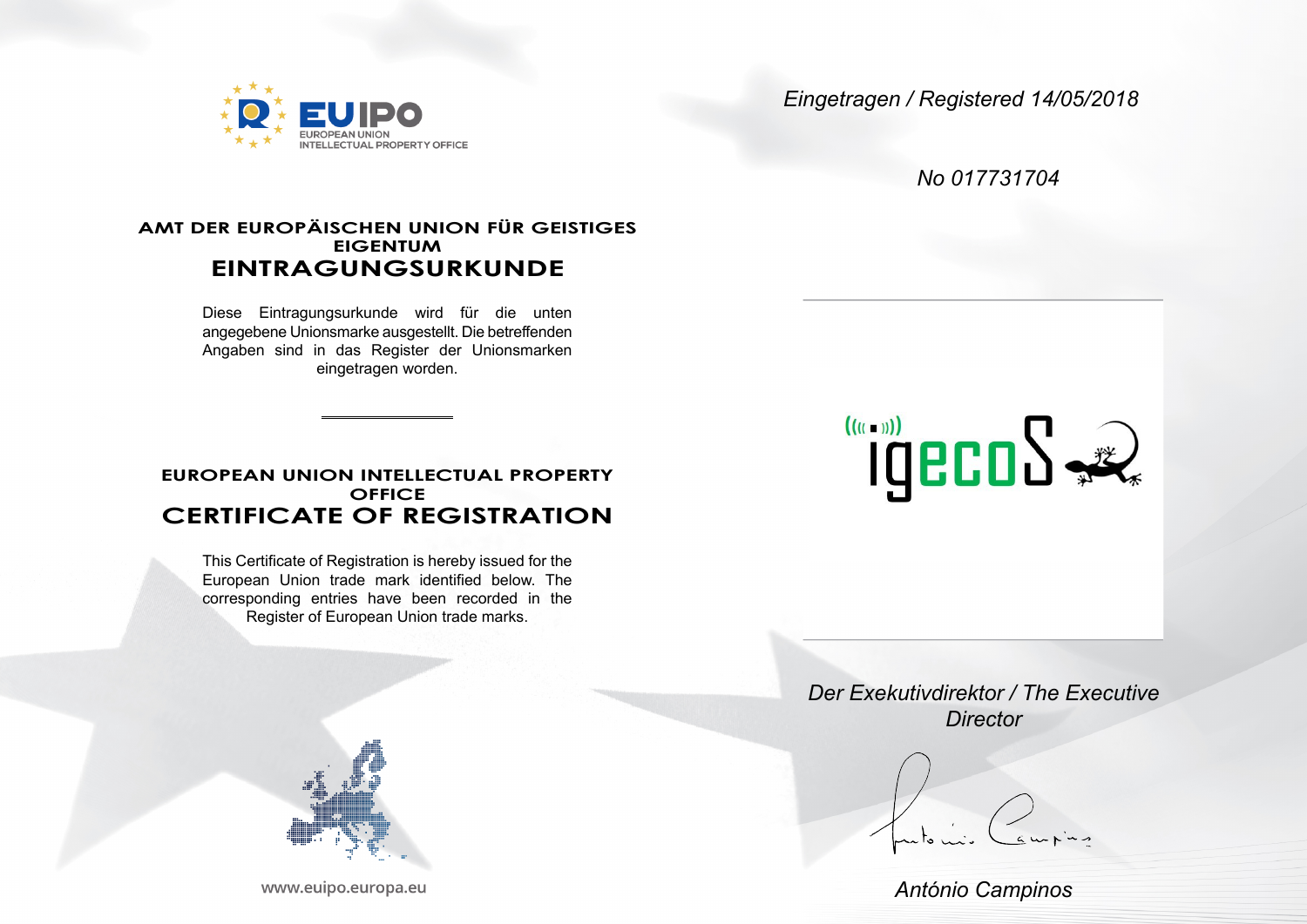

#### EUROPEAN UNION INTELLECTUAL PROPERTY OFFICE

| 210<br>220<br>400 | 017731704<br>25/01/2018<br>05/02/2018 |
|-------------------|---------------------------------------|
| 151<br>450        | 14/05/2018<br>16/05/2018              |
| 186               | 25/01/2028                            |
| 541               | igecoS                                |
| 521               | n                                     |
| 546               |                                       |



| 531 | 27.5.7   |
|-----|----------|
|     | 29 1 8   |
|     | 25.5.99  |
|     | 3 11 24  |
|     | 29.1.3   |
|     | 26 11 22 |
|     | 3.11.10  |

- 732 Geider, Josef Eduard Medergasse 16 2514 Traiskirchen AT
- 270 DE EN
- **BG** 9 511

Инструменти, индикатори и контролери за измерване, засичане и наблюдение.

 $\overline{BG}$  - 35

Бизнес анализи, бизнес проучвания и бизнес информационни услуги.

 $BG - 38$ 

Предаване и приемане чрез радиоапарати.  $BG - 42$ 

Информационно-технологични услуги.

ES - 9

Instrumentos de medición, detección y monitorización, indicadores y controladores.

 $ES - 35$ 

Servicios de información, investigación y análisis de negocios.  $FS - 38$ 

- Transmisión y recepción por radio.
- $ES 42$

Servicios de tecnologías de la información.

 $CS - 9$ 

Měřicí, detekční a monitorovací přístroje, indikátory a ovladače.

 $CS - 35$ 

Obchodní analýzy, průzkum a informační služby.

 $CS - 38$ 

Vysílání a příjem prostřednictvím rádia.

 $CS - 42$ 

Služby v oblasti informačních technologií.

#### $DA - 9$

Indikatorer og kontroller og instrumenter til måling, detektering og overvågning.

## $DA - 35$

Forretningsanalyse, -research og -information.

## $DA - 38$

Transmission og modtagelse per radio.

### $\overline{DA}$  - 42

IT tjenesteydelser.

DE - 9 Mess-, Erkennungs- und Überwachungsinstrumente, -vorrichtungen sowie -regler.

#### $DE - 35$

Betriebswirtschaftliche Analyse-, Recherche- und Informationsdienstleistungen.

 $\overline{DE}$  - 38 Analogübertragung und Empfang für Funk.

 $DE - 42$ IT-Dienstleistungen.

## $ET - 9$

Mõõte-, detekteerimis- ja seireseadmed, -indikaatorid ja kontrollerid.

ET - 35 Ärianalüüsi-, -uuringu- ja -infoteenused.

 $ET - 38$ Raadio vahendusel edastamine ja vastuvõtmine.

## $ET - 42$

IT-teenused.

 $F1 - 9$ 

Όργανα μέτρησης, ανίχνευσης και παρακολούθησης, σήμανσης και ελέγχου.

 $EL - 35$ Επιχειρηματική ανάλυση, υπηρεσίες έρευνας και πληροφοριών.

 $EL - 38$ Ραδιοφωνική μετάδοση και λήψη.

 $EL - 42$ 

Υπηρεσίες τεχνολογιών της πληροφορικής.

EN - 9

Measuring, detecting and monitoring instruments, indicators and controllers.

 $EN - 35$ 

Business analysis, research and information services.

 $EN - 38$ 

Transmission and receiving by radio.

 $EN - 42$ IT services.

## $FR - 9$

Instruments, indicateurs et contrôleurs de mesure, de détection et de surveillance.

## $FR - 35$

Services d'analyses, de recherche et d'informations relatifs aux affaires.

FR - 38

Émission et réception par radio.

 $FR - 42$ Services des technologies de l'information.

#### $IT - 9$

Strumenti, indicatori e regolatori per misurare, investigare e monitorare.

IT - 35 Servizi di analisi, ricerca e informazione negli affari.